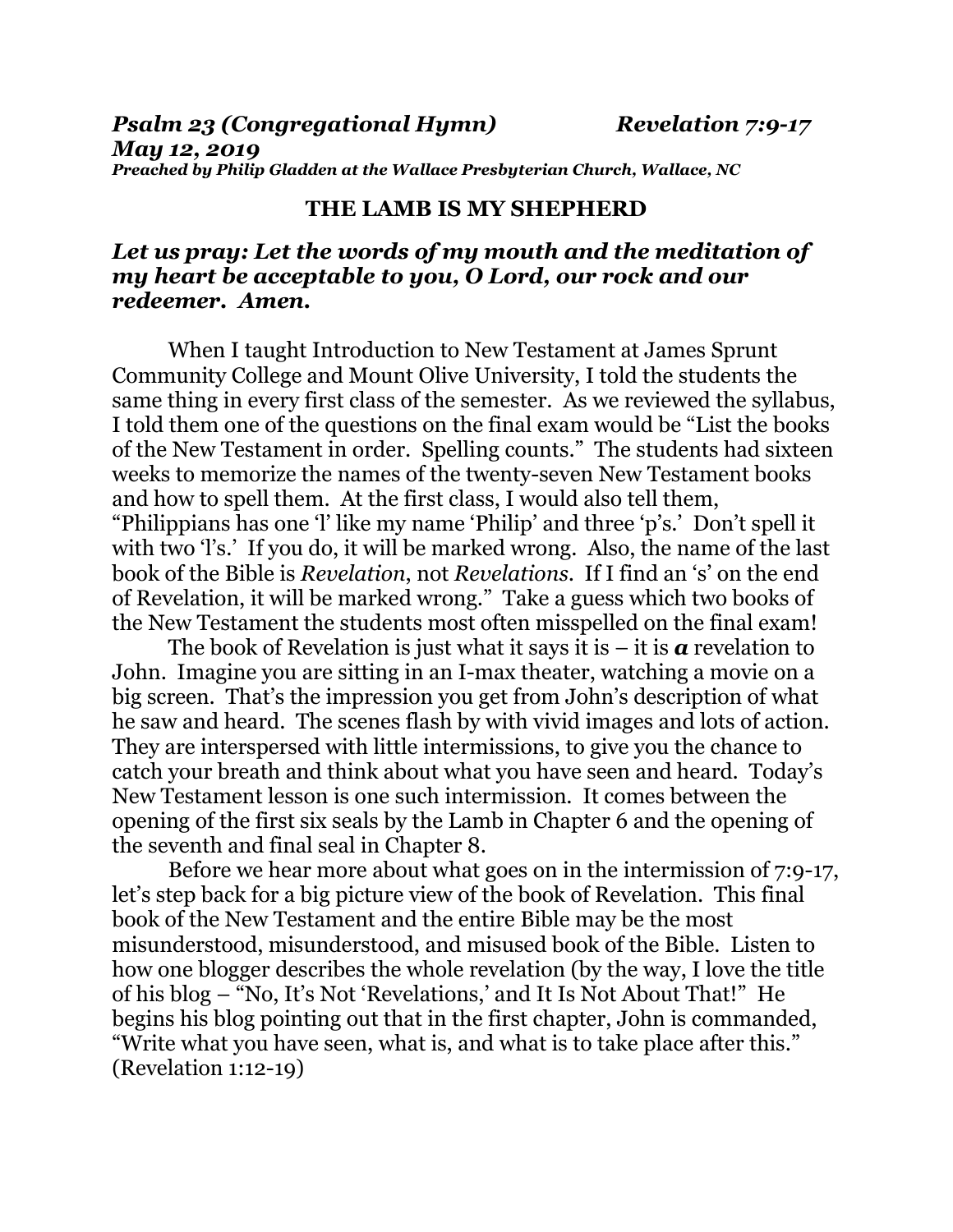Here's what he has to say: "And because of those words, 'what is to take place after this,' hundreds of kooks and mountebanks [I had to look up the definition of that word. It means: "a person who deceives others, especially in order to trick them out of their money; a charlatan."] have had a go at 'what is to take place after this. . . anyone can have a go at what that 'after this' might mean. Let me be as clear as I can be about all this nonsense: it is just that – nonsense. Revelation is most assuredly not about Russia and China, the European Common Market, the selling tags on Proctor and Gamble soap products, the Rapture at the end of days, the saving of the few and the damnation of the many, the need for the state of Israel to exist in order to ensure that when Jesus returns to Jerusalem there will be some Jews who will either choose to become Christians or will join all unbelieving Christians and others (a short list includes Roman Catholics, Methodist, Presbyterians, Disciples of Christ, Mormons, all Muslims, Buddhists, Sikhs, etc., etc., some three billion or so of the world's people) in the lake of fire while the chosen few thousand will sing loud hymns of praise while they watch their fellow human beings writhe in agony for all eternity." The blogger comments that if you think this description is a caricature of how some people interpret Revelation, all you have to do is turn on the TV and watch some more famous preachers.

Well, if that's not what Revelation is all about, what does it mean? I like the blogger's description, I guess because I happen to agree with him. I also think he is right when he says, "Revelation is in fact about one thing: God wins and the powers of evil lose. And at the end of all things, God will make 'all things new,' not 'all new things.' In short, the world will eventually be what God had in mind for it at the very beginning, a place of order, structure, design, a place ruled by love."<sup>1</sup>

When I teach about Revelation, I begin by asking folks to make a list of what comes to mind when they hear the word "Revelation." Inevitably, the list (which can be quite long) is primarily made up of frightening images such as the beast, 666, fire, damnation, judgment, etc., etc. So, it comes as a surprise to people when I ask them, "Have you ever thought of Revelation as a book of hope?" Before you come to any of the "scary" stuff in Revelation, you read chapters 4 & 5, which describe God sitting on his heavenly throne and the Lamb standing next to God. The elders and the saints, the myriads of myriads, thousands of thousands, sing Hymn #1, "Holy, Holy, Holy! Lord God Almighty!" Every creature in heaven and on earth and under the earth and in the sea, and all that is in them, sing, "To the one seated on the throne and to the Lamb be blessing and honor and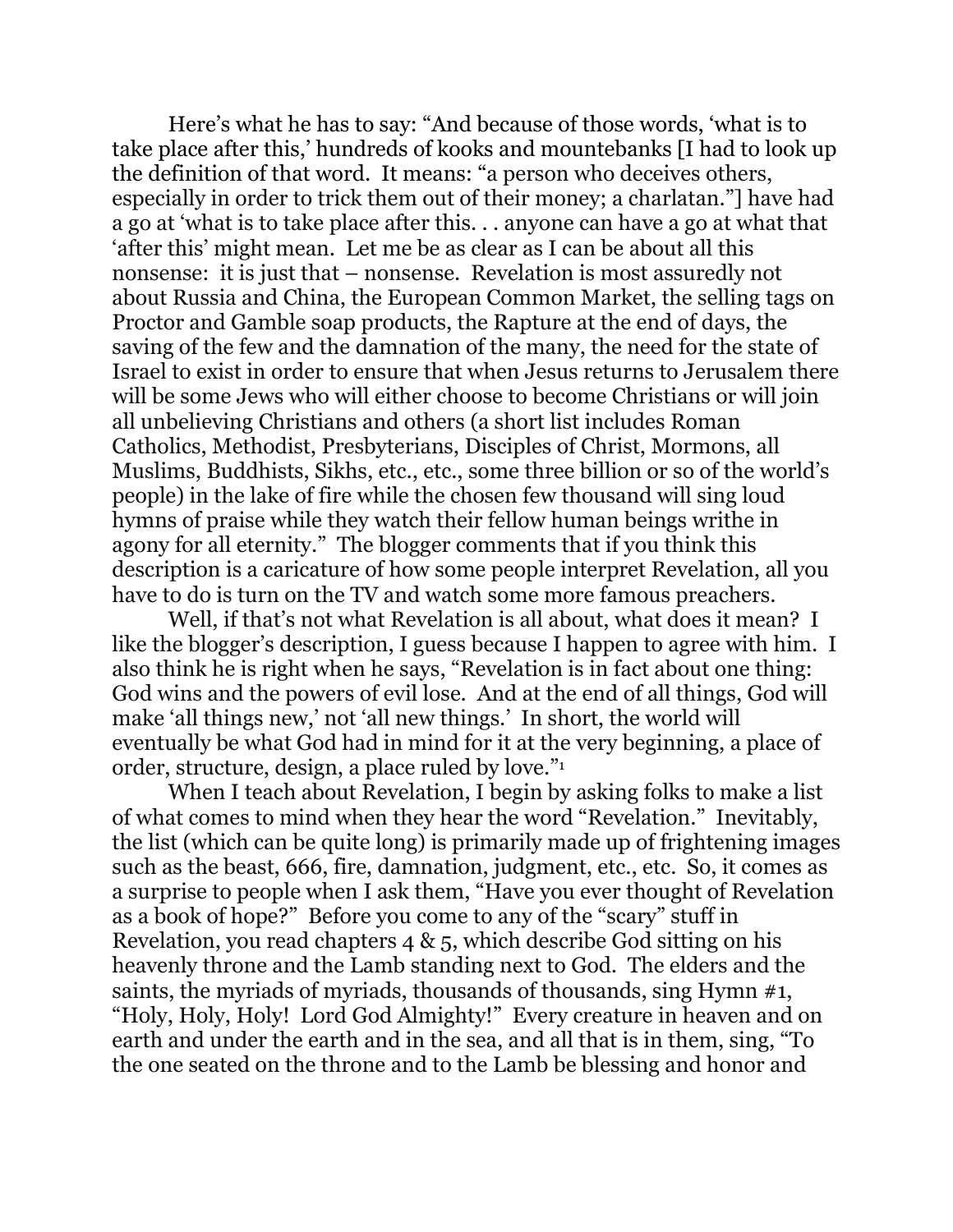glory and might forever and ever!" And all creatures, great and small, bow down and worship God. . .

. . . which sounds a lot like the worship described in our Revelation reading this morning: "Salvation belongs to our God who is seated on the throne, and to the Lamb!" The 19th century poet Robert Browning wrote a poem called "Pippa's Song," which goes like this: "The year's at the spring, and day's at the morn; Morning's at seven; The hill-side's dew-pearl'd; The lark's on the wing; The snail's on the thorn; God's in His heaven – All's right with the world!"

Is that how life feels to you? That God's in His heaven – All's right with the world? Or is Revelation 7 (along with the other descriptions of heavenly worship) just a mockery of the reality of our lives down here on earth? How can there be rejoicing in heaven when there is so much pain and suffering on earth?

As I was reading for this sermon, I came across the powerful story of the Coventry Cathedral in England. Actually, there have been three Coventry Cathedrals over the years: the 12th century Priory Church of St. Mary; the medieval Parish Church Cathedral of St. Michael, and the modern Coventry Cathedral of St. Michael. The contemporary cathedral was rebuilt after the massive bombing with incendiary devices by the German Luftwaffe during the night of November 14, 1940. According to the cathedral's website, "The decision to rebuild the cathedral was taken the morning after its destruction. Rebuilding would not be an act of defiance, but rather a sign of faith, trust and hope for the future of the world." In the aftermath of the horrific destruction of war, the cathedral adopted its Ministry of Peace and Reconciliation.

Perhaps some of you have seen the modern Coventry Cathedral. Again, according to the history on the website, "Shortly after the destruction, the cathedral stonemason, Jock Forbes, noticed that two of the charred medieval roof timbers had fallen in the shape of a cross. He set them up in the ruins where they were later placed on an altar of rubble with the moving words 'Father Forgive' inscribed in the Sanctuary wall. Another cross was fashioned from three medieval nails by local priest, the Reverend Arthur Wales. The Cross of Nails has become the symbol of Coventry's ministry of reconciliation."

The cathedral's bold message of life from death, of peace and reconciliation is evident in the rebuilding of the cathedral. The bombed-out ruins were left in place, and the new cathedral was attached to the ruins. The West Entrance to the rebuilt cathedral includes a 70-feet high by 45 feet wide glass window that was engraved by New Zealand born glass artist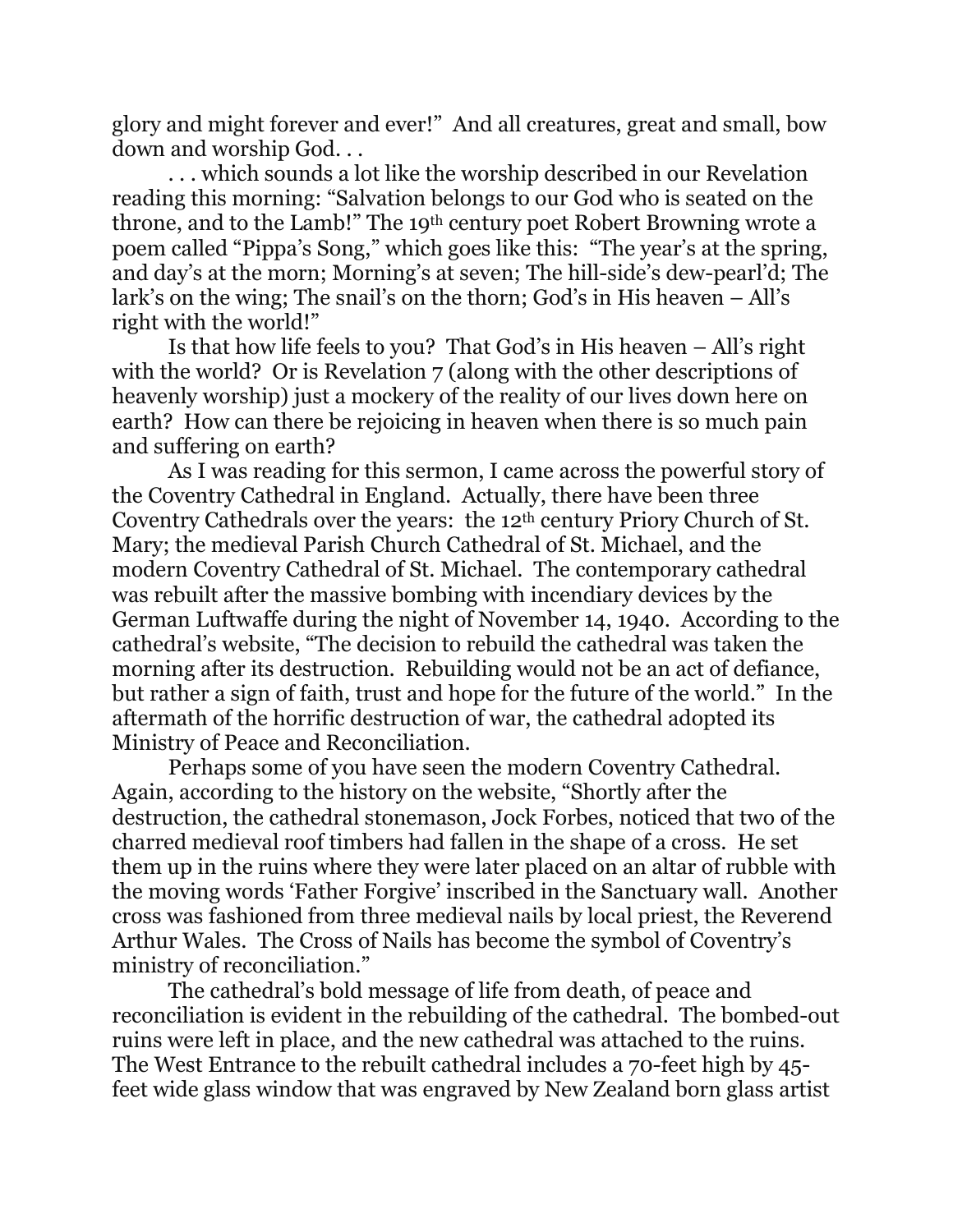John Hutton. Sixty-six etched figures adorn the glass panels, including dancing, rejoicing angels. Apparently, the artist showed the bishop two designs – one with dancing angels, one without. The bishop immediately chose the dancing angels.

The decision to include the dancing angels was not without controversy and criticism. Some critics thought it was inappropriate to show angels dancing and rejoicing in the presence of such destruction and in the face of ongoing suffering in the world. But proponents and supporters of the dancing angels argued they represent the hope God offers us in Jesus Christ in the face of and in the midst of the ongoing struggles and suffering in this earthly life. In his 2014 Easter evening sermon, the Dean of Coventry Cathedral said, "I've been pondering the West screen through the last days of Holy week, and early this morning (very early!) I've been looking at those three rows of angels dancing, falling out of the frame in their exuberant blowing of their trumpets. They are dancing because love wins. In the midst of all the huge disasters that confront our planet, and fill the news, love wins. And every time that truth is made known, they dance again!"<sup>2</sup>

Rejoicing in heaven, dancing angels, and worship around the throne of God don't ignore our plight as humans. The heavenly vision of God on His throne isn't a mockery of the suffering and distress down below. Quite the opposite! In John's vision he sees "a great multitude that no one could count, from every nation, from all tribes, and peoples and languages, standing before the throne and before the Lamb, robed in white, with palm branches in their hands, [crying] out in a loud voice, 'Salvation belongs to our God who is seated on the throne, and to the Lamb!'" (Rev. 7:9-10)

Who are the people in the great multitude that no one could number? The elder tells John, "These are they who have come out of the great ordeal; they have washed their robes and made them white in the blood of the Lamb." (Rev. 7:14) That's who stands before the throne of God. That's who worships God day and night. That's who will hunger and thirst no more. That's whose tears God will wipe away from their eyes. That's whose Shepherd is the Lamb at the center of the throne.

So, when we say or sing, "The Lord is my shepherd, I shall not want… Yea, though I walk through the valley of the shadow of death, I will fear no evil, for thou art with me, thy rod and thy staff, they comfort me," we aren't just hoping against hope, wishing things might get better someday. Instead, our worship reflects the worship around God's throne. We praise God because of what he has done for us in raising Jesus Christ from the dead, and making the Lamb of God our Good Shepherd.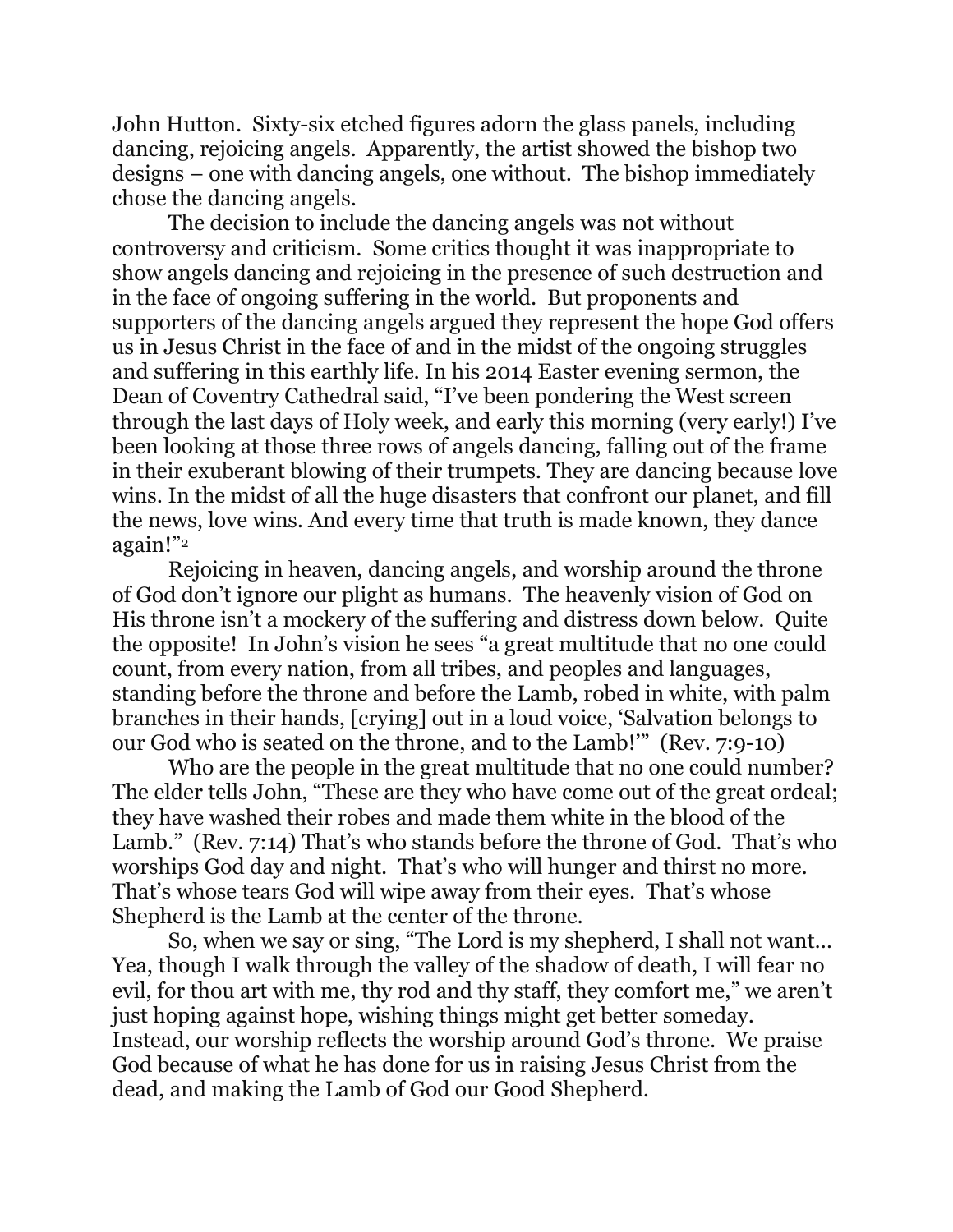Today's closing hymn -- #299, You Servants of God, Your Master Proclaim – was written by Charles Wesley in 1744, a period of great turmoil, chaos, and persecution for the Wesleys and the Methodists. They were accused of treason and Charles' brother, John, was attacked by an officer of the law and a mob while preaching. According to the history of this hymn, "Not surprisingly, Charles penned some of his most powerful hymns during the 1740s. Fruits of adversity, these hymns were molded in the 'dark night of the soul,' leaving works of exquisite strength and substance. It is a call to courage, to stand and be counted, in a time of adversity. In 'Ye Servants of God,' Wesley provided a way for the persecuted Christians of the time to sing a hymn of praise amidst all the turmoil with the reminder of God's gift of salvation and love. This hymn provides a source of comfort and fortitude for those struggling and a reminder that God's never-ceasing and infinite love is the most important thing that will remain in the end."<sup>3</sup>

As we sing our final hymn today, listen for the echoes of Revelation 7 in Charles Wesley's hymns. When Revelation was written, it was "a call to courage, to stand and be counted, in a time of adversity." These words are still a call to courage, to stand and be counted, in a time of adversity. We can answer God's call with the assurance that God is in his heaven, and that the Lamb of God, his only Son our Shepherd, is with us through everything we go through in life.

On Easter Sunday 2014, the Dean of the Coventry Cathedral ended his evensong homily with these words: "How do you think [the truth that love wins] should be made known? I think it's made known whenever there is a word, or perhaps more appropriately, a touch of love. Stuff still happens in this world to make angels weep – but something else has happened which will ultimately transform all of that. And that makes them dance – this is a day for dancing with the angels.

What will you do this week to make Christ's love known, to make the angels dance?"<sup>4</sup>

*Let us pray: You are worthy, our Lord and God, to receive glory and honor and power, for you created all things, and by your will they existed and were created. Worthy is the Lamb that was slaughtered to receive power and wealth and wisdom and might and honor and glory and blessing! To the one seated on the throne and to the Lamb be blessing and honor and glory and might forever and ever! Amen.*